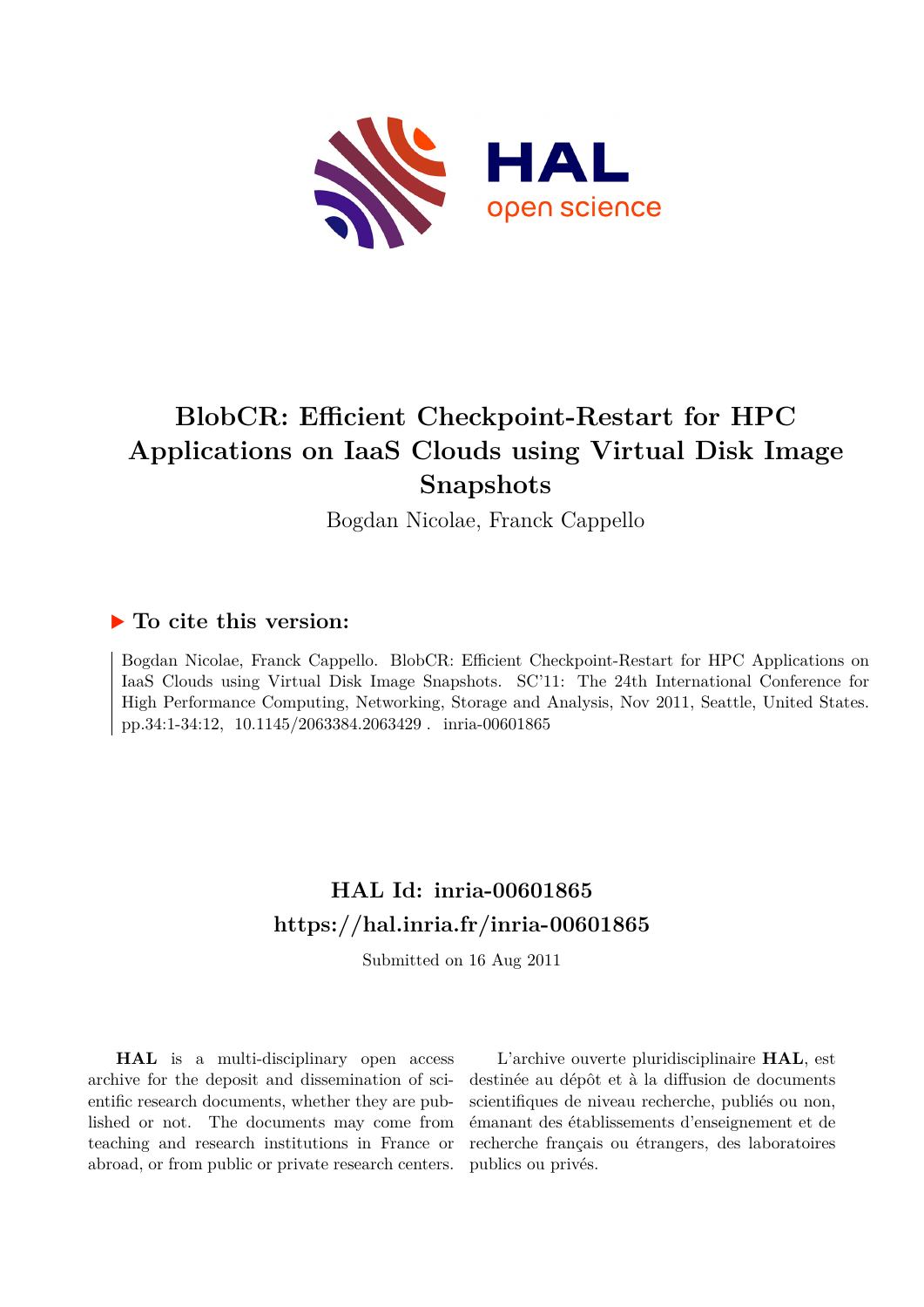# **BlobCR: Efficient Checkpoint-Restart for HPC Applications on IaaS Clouds using Virtual Disk Image Snapshots**

Bogdan Nicolae INRIA Saclay, Île-de-France, France bogdan.nicolae@inria.fr

# **ABSTRACT**

Infrastructure-as-a-Service (IaaS) cloud computing is gaining significant interest in industry and academia as an alternative platform for running scientific applications. Given the dynamic nature of IaaS clouds and the long runtime and resource utilization of such applications, an efficient checkpoint-restart mechanism becomes paramount in this context. This paper proposes a solution to the aforementioned challenge that aims at minimizing the storage space and performance overhead of checkpoint-restart. We introduce an approach that leverages virtual machine (VM) disk-image multi-snapshotting and multi-deployment inside checkpoint-restart protocols running at guest level in order to efficiently capture and potentially roll back the complete state of the application, including file system modifications. Experiments on the G5K testbed show substantial improvement for MPI applications over existing approaches, both for the case when customized checkpointing is available at application level and the case when it needs to be handled at process level.

# **Categories and Subject Descriptors**

D.3.4 [Systems and Software]: Distributed systems

# **General Terms**

Design, Performance, Experimentation

#### **Keywords**

scientific computing, cloud computing, science clouds, IaaS, fault tolerance, checkpoint-restart, disk snapshots, MPI applications, capture application state

# **1. INTRODUCTION**

In recent years, Infrastructure as a Service (IaaS) cloud computing [8] has emerged as a viable alternative to the acquisition and management of physical resources. With IaaS,

Copyright 2011 ACM 978-1-4503-0771-0/11/11 ...\$10.00.

Franck Cappello INRIA Saclay, Île-de-France, France University of Illinois at Urbana Champaign, USA fci@lri.fr

users can lease storage and computation time from large datacenters. Leasing of computation time is accomplished by allowing users to deploy virtual machines (VMs) on the datacenter's resources. Since the user has complete control over the configuration of the VMs using on-demand deployments [6], IaaS leasing is equivalent to purchasing dedicated hardware but without the long-term commitment and cost.

Because of these advantages, cloud computing is gaining increasing attention for a wide range of scientific high performance computing (HPC) applications: climate modeling, bioinformatics, high-energy and nuclear physics, etc. Traditionally these applications run on powerful dedicated supercomputers, however recent evidence shows that there is an increasing improvement in the scalability and performance of cloud-based HPC systems [19]. Furthermore, unlike supercomputers, IaaS clouds enable scientists to fully customize the environment where the applications are running, as well as to easily share applications and input data globally, thus encouraging collaboration. These advantages, together with promising cost reductions, have instigated several initiatives to build science clouds, such as NASA's Nebula [3] and DoE's Magellan [26].

Since HPC applications require a lot of resources and clouds are mostly build out of commodity hardware [6], the number of components that can fail at any given moment in time is very high. Thus, an assumption about complete reliability is highly unrealistic: at such large scale, hardware component failure is the norm rather than the exception [33]. In this context, support for fault-tolerance becomes a critical issue.

A possible approach to deal with this issue is to use redundancy [11]. This approach is feasible if the benefits of increased resiliency outweigh the cost of consuming additional resources. However, for tightly coupled scientific applications, redundancy implies a replication of all processes that are part of the distributed application, as the failure of one process results in a global failure of all processes and leads to termination. Since clouds employ a pay-as-you-go model where the costs are directly proportional to the resource usage, such an approach is not feasible in our context.

Checkpoint-restart [15] is another widely used solution to provide fault tolerance for tightly coupled scientific applications. Processes achieve fault tolerance in this approach by saving recovery information periodically during failure-free execution. When a failure occurs, the previously saved recovery information can be used to restart the computation from an intermediate state, therefore reducing the amount of lost computation. This approach is highly appealing in the

Permission to make digital or hard copies of all or part of this work for personal or classroom use is granted without fee provided that copies are not made or distributed for profit or commercial advantage and that copies bear this notice and the full citation on the first page. To copy otherwise, to republish, to post on servers or to redistribute to lists, requires prior specific permission and/or a fee.

*SC'11,* November 12–18, 2011, Seattle, Washington, USA.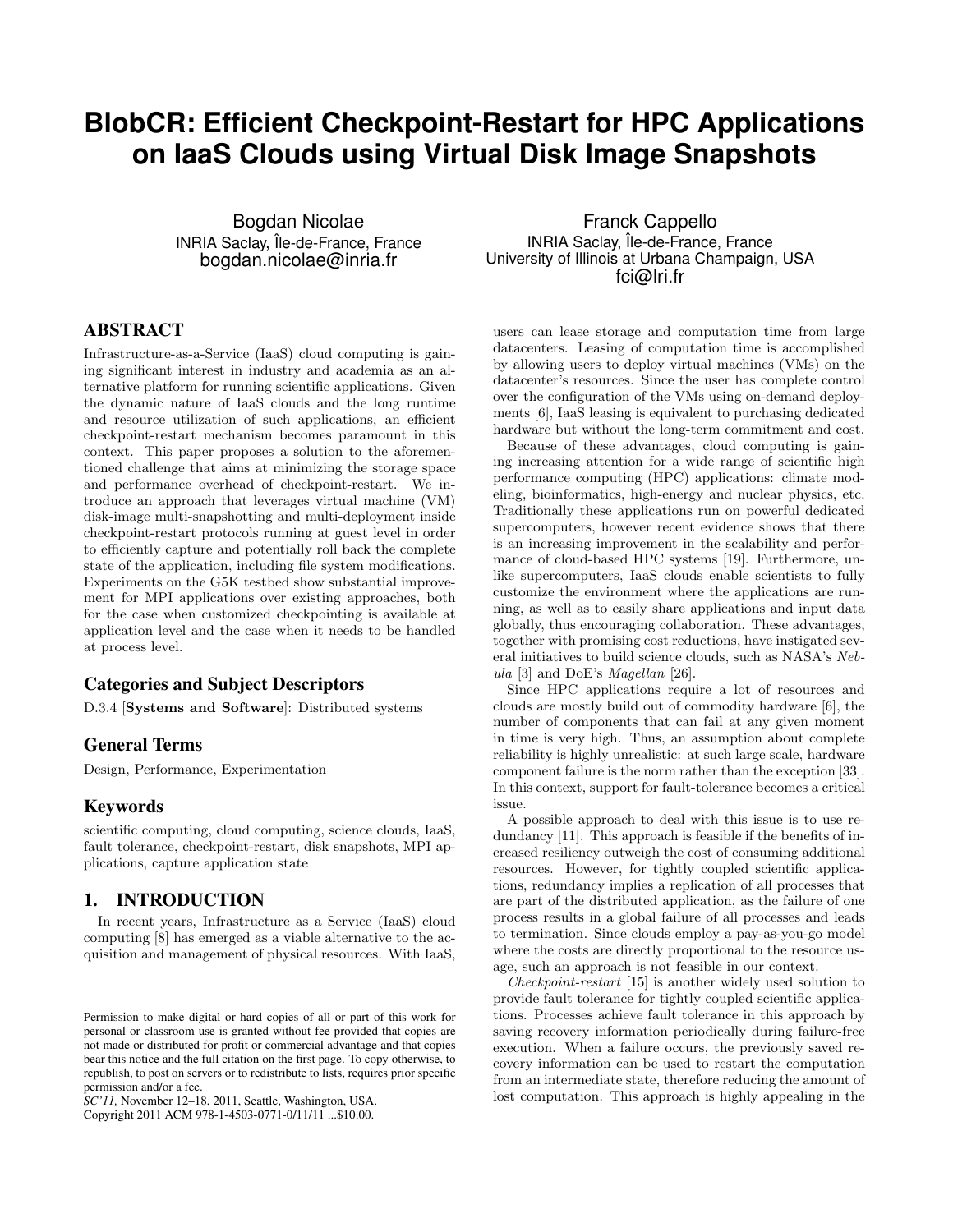context of clouds, as it does not consume more resources than strictly necessary. However, if failures happen often enough, the computation needs to repeatedly roll back to intermediate states, which increases resource usage and computation time. Therefore, it is crucial to design a scalable, high performance checkpoint-restart mechanism on clouds that is able to checkpoint the application frequently with minimal overhead, both with respect to performance overhead and storage space utilization.

This paper proposes *BlobCR*, a checkpoint-restart framework specifically optimized for tightly-coupled scientific applications that were written using a message passing system (in particular MPI [17]) and need to be ported to IaaS clouds. Our solution introduces a dedicated checkpoint repository that is able to efficiently take incremental snapshots of the whole disk attached to the virtual machine instances, thus offering support to use any checkpointing protocol that can save the state of processes into files, including applicationlevel mechanisms, where the process state is managed by the application itself, and process-level mechanisms, where the process state is managed transparently at the level of the message passing library.

Our contributions can be summarized as follows:

- We present a series of design principles that facilitate checkpoint-restart on IaaS clouds and show how they can be applied in IaaS cloud architectures. Unlike conventional approaches, our proposal introduces support for an important feature: the ability to roll back I/O operations performed by the application. (Sections 3.1 and 3.2)
- We show how to materialize these design principles in practice by implementing checkpoint-restart framework based on a series of building blocks that rely on BlobSeer, a versioning storage service specifically designed for high throughput under concurrency [22, 23]. (Section 3.3)
- We evaluate our approach in a series of experiments, each conducted on hundreds of nodes provisioned on the Grid'5000 testbed, using both synthetic benchmarks and real-life applications. These experiments demonstrate significant improvement in performance and storage space utilization when compared to stateof-art. (Section 4)

# **2. INFRASTRUCTURE AND APPLICATION MODEL**

Several properties of the infrastructure and the applications we target play a critical role in the design of an efficient checkpoint-restart mechanism. In this section we model both the infrastructure and the application, while insisting on such properties.

#### **2.1 Cloud infrastructure**

IaaS platforms are typically built on top of clusters made out of loosely-coupled commodity hardware [6]. Each machine is equipped with local disk storage in the order of several hundred GB, while interconnect is provided by mainstream networking technology, such as Ethernet. All machines have hardware virtualization support and run a hypervisor that is able to take advantage of it in order to efficiently host the VM instances of the users. We assume machines fail according to the fail-stop model, i.e. once a machine has failed, all hosted virtual machine instances and locally stored data are lost.

The local disk storage is typically used to hold the root file system of the instances, however each file system only persists during the life of its corresponding instance, as space is reclaimed after termination in order to host new instances. In order to provide persistent storage, a dedicated repository is separately deployed either as either a centralized [4] or as a distributed [7] storage service. This repository holds the VM images and application data of the users persistently and provides the means for users to manipulate them: upload, download, delete, and so forth.

# **2.2 Application model**

We target tightly-coupled scientific applications that use a message-passing system to communicate. Hence, we assume that the application consists of a fixed number of processes that communicate through messages.

Such applications are typically designed to use a parallel file system for persistency (e.g., GPFS [30], PVFS [13]), which is used to read input data, dump output data and possibly save additional logging information or other intermediate data into files. In theory, the processes could also synchronize through the file system by sharing files. However, in practice this approach is avoided for scalability reasons, as it may lead to I/O bottlenecks. Most of the time, each process manipulates its own set of files independently of the other processes. Therefore, for the rest of this paper we assume that the processes do not need to share files except for the input data.

At a first glance, it may seem as if the cloud repository could play the role of a parallel file system and provide persistency for the application. However, repositories on clouds mostly offer a different access models for user data (e.g. keyvalue stores based on REST-ful access APIs [7], database management systems [20], etc.). Using a different access model requires significant changes to the application and is not always feasible (e.g. it is difficult to simulate a log file where data can be appended).

A much simpler solution is to rely on the local file system of the VM instance directly in order to share input files and save any output files and intermediate data. This approach does not require any changes to the application. Furthermore, it does not use any additional resources from the cloud, as the local file system of the VM instance is implicitly available to the user for storage. For the rest of this paper, we assume that such an approach is used to store the files of the application.

It is important to note that the local file system of the VM instance is not persistent and therefore the changes can be lost at any time, which implies the need to build an external persistency mechanism that is able to survive failures and can checkpoint the state of the local file systems for each VM instance. Using such an approach has an important advantage: the changes performed on the file system since the last checkpoint can be easily rolled back. This is not the case when using conventional storage solutions (i.e. the cloud repository or a parallel file system): for example, lines appended to a log file between the last checkpoint and the occurrence of a failure are difficult to detect and delete on restart.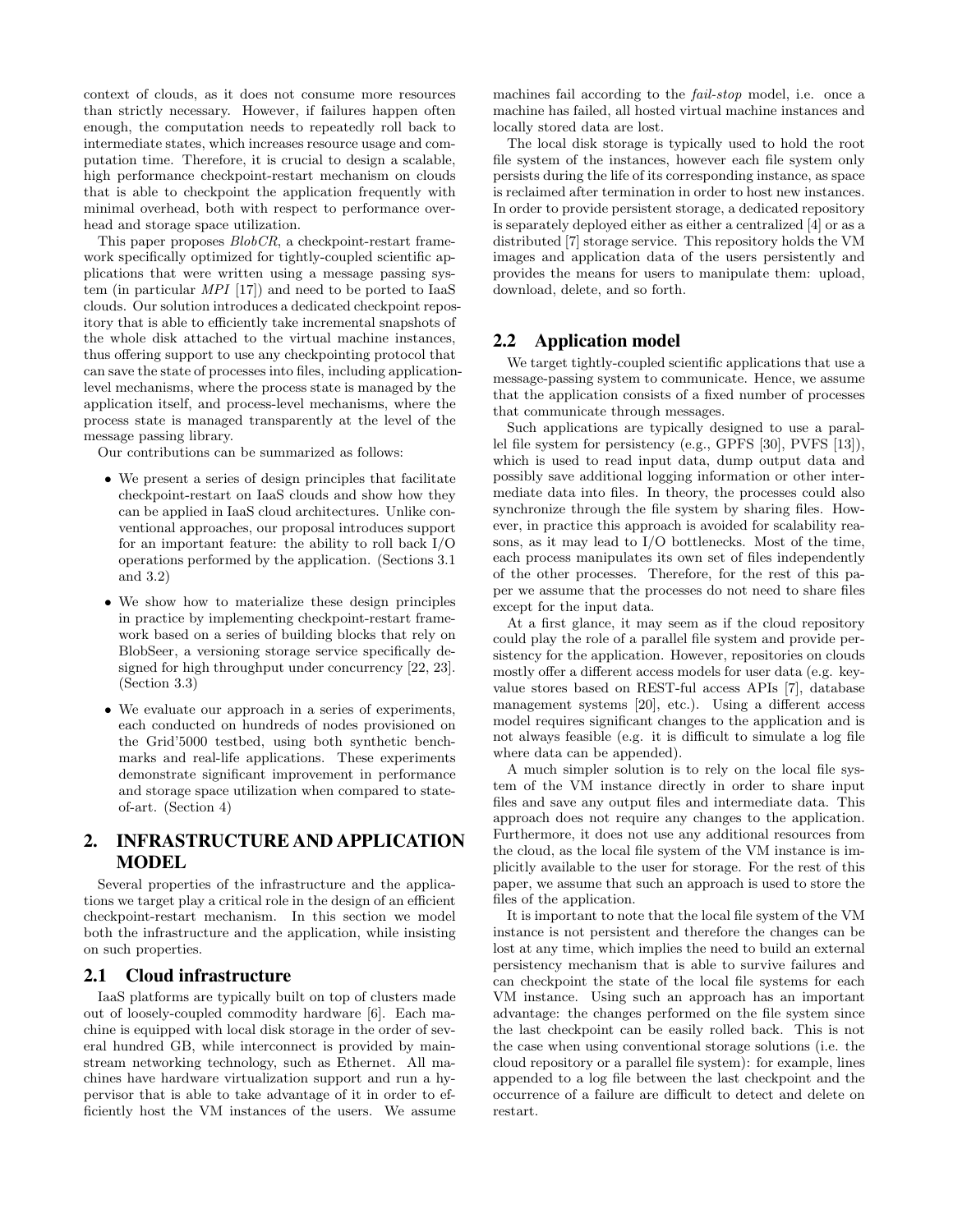# **2.3 Application state**

Checkpoint-restart approaches achieve fault tolerance by periodically saving the global state of the application persistently to stable storage and restarting from an intermediate state in case of failures.

In the most general case, the state of the computation is defined at each moment in time by two main components: (1) the state of each of the VM instances; and (2) the state of the communication channels between them (opened sockets, in-transit network packets, virtual topology, etc.).

Thus, the general case implies saving both the state of all VM instances and the state of all active communication channels among them. While several methods have been established in the virtualization community to capture the state of a running VM (CPU registers, RAM, state of devices, etc.), the issue of capturing the global state of the communication channels is difficult and still an open problem [21].

In order to avoid this issue, the general case is usually simplified such that the application is reduced to the sum of states of the VM instances. This is consistent with many checkpoint-restart protocols [15], where in-transit network traffic is discarded under the assumption that a fault-tolerant communication protocol is used that is able to restore communication channels and resend lost information.

Even so, saving the whole state of the VM instances can explode to huge sizes and become unfeasible. For example, saving 2 GB of RAM for 1,000 VMs consumes 2 TB of space, which is unacceptable for a single one-point-in-time checkpoint. Therefore, there is a need to further reduce the state size for each VM instance.

In our context, it can be observed the state of each VM instance is defined by two components: (1) the state of the processes that perform the computation; and (2) the state of the file system of the guest operating system where the processes are running. Therefore, limiting the state to these two components has a high potential to reduce the overall state size. We focus our work in this direction.

# **3. OUR APPROACH**

#### **3.1 Design overview**

Our proposal relies on the following key principles:

#### *3.1.1 Build a dedicated checkpoint repository using the local disks of compute nodes*

In many cloud deployments [6, 4, 5], the disks locally attached to the compute nodes are not exploited to their full potential. These disks have capacities of hundreds of GB yet the VM instances deployed on the compute nodes utilize just a fraction of it. Therefore, we propose to aggregate parts of the storage space from the compute nodes in a shared common pool that is managed in a distributed fashion. This pool is used to persistently store both the base VM images uploaded by the user and the checkpoints. For scalability reasons, they are stored in a striped fashion, i.e. split into small, equal-sized chunks that evenly distributed among the local disks of the checkpoint repository. Each chunk is replicated on multiple local disks in order to survive failures.

Using this scheme, read and write access performance under concurrency is greatly enhanced, as the global I/O workload is evenly distributed among the local disks. Furthermore, this scheme has a potential for high scalability, as a

growing number of compute nodes automatically leads to a larger checkpoint repository, which is not the case if the checkpoints are saved directly on the cloud repository. Finally, it eases the pressure on the cloud repository, which can therefore provide improved performance and quality of service guarantees for the cloud applications that are specifically designed to make use of it.

#### *3.1.2 Use VM disk snapshots to checkpoint the application state*

In order to checkpoint both the local file system and application processes, we propose a two-stage procedure that is performed individually for each VM instance.

In the first stage, the application state is saved to the VM disk. This is done either explicitly, by relying on a custom checkpoint-restart mechanism at application level, or transparently, using an external process-level checkpointing protocol that is typically integrated in the message passing library, without requiring changes to be made to the application code. In the second stage, the VM instance is suspended and a snapshot of the virtual disk is saved persistently into the checkpoint repository, after which the VM instance is resumed.

The two-stage checkpoint procedure gives our proposal three key advantages. First, we avoid saving the state of the whole VM, which greatly reduces the state size: all memory used by the operating system, the information about the state of devices, etc. is discarded. Second, it provides an implicit roll-back mechanism for file system changes, as it is enough to simply restore the file system state from the diskimage snapshot. This avoids additional overhead present in many checkpointing techniques that log the interactions with the file system. Finally, it gives the user high flexibility to choose either an explicit or transparent technique.

It is important to note that the two stages occur in different environments: the first stage is performed inside the guest operating system of the VM instance, while the second stage is performed outside of the VM instance. As a consequence, there is a need to provide a synchronization mechanism that enables each VM instance to request a snapshot of its disk to the outside. This synchronization mechanism must be integrated into the checkpoint protocol. If checkpointing is explicitly handled at application level, then the application must be modified accordingly. Otherwise, the synchronization can be handled transparently at the level of the checkpoint protocol implemented inside the message passing system.

#### *3.1.3 Optimize VM disk snapshotting by means of shadowing and cloning*

Saving the full VM disk for each VM instance is not feasible in the context of checkpoint-restart. Since only small parts of the virtual disk are modified, this would mean massive unnecessary duplication of data, leading not only to an explosion of storage space utilization but also to an unacceptably high snapshotting time and network bandwidth utilization.

Several custom image file formats were proposed in order to avoid unnecessary duplication of data. Qcow2 [16] for example, one of the most popular choices implements incremental snapshotting by storing incremental differences as a separate file, while leaving the original file corresponding to the base disk image untouched and using it as a read-only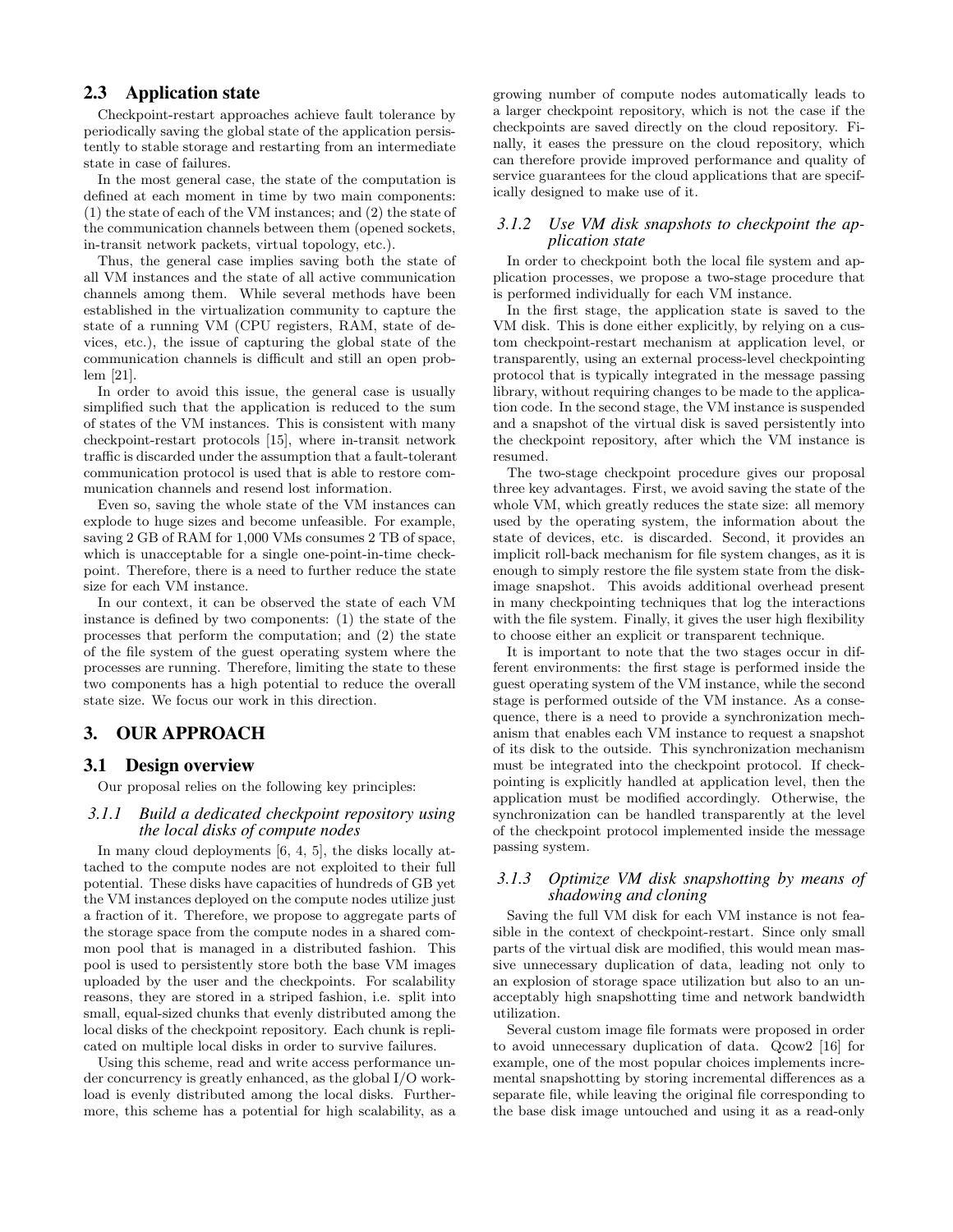backing file. Using this approach, it is possible to create qcow2 images that are based on other qcow2 images in order to create a chain of "patches" that represent incremental differences. However, in order to do so the hypervisor needs to be restarted using a different underlying image. Therefore, such an approach cannot be applied in our context, as we need to take successive disk snapshots while the VM instance is still running, without restarting the hypervisor.

We propose a transparent solution to this problem that leverages two features used by versioning systems: shadowing and cloning [22].

Shadowing means to offer the illusion of creating a new standalone snapshot of the object for each update to it, but to physically store only the differences and manipulate metadata in such way that the illusion is upheld. This effectively means that from the user's point of view, if a small part of a large file needs to be updated, shadowing enables the user to see the effect of the update as a second file that is identical to the original except for the updated part.

Cloning means to duplicate an object in such way that it looks like a stand-alone copy that can evolve in a different direction from the original but physically shares all initial content with the original.

With this approach, snapshotting can be easily performed in the following fashion. The first time a snapshot is built, for each VM instance a new checkpoint image is cloned from the initial backing image. Subsequent local modifications are written as incremental differences to the checkpoint image and shadowed as a new snapshot. In this way all snapshots of all VM instances share unmodified content among one another and still appear to the outside as independent, fully fledged disk-images. This has an important advantage: differences are not stored as separate files and thus checkpoints are much easier to migrate. Furthermore, any additional overhead resulting from the need to assemble the checkpoints from multiple files during restart is avoided.

#### *3.1.4 Optimize restart using lazy transfer and adaptive prefetching*

Since our approach avoids saving the whole state of the VM instances, a restart implies that the instances are redeployed and rebooted using the disk snapshots of the last checkpoint, after which the state of the processes is restored from the files.

However, deploying a large number of instances concurrently can incur a significant overhead. Current techniques broadcast the disk images to the nodes before booting the VM instances [34], a process that can take tens of minutes to hours, not counting the time to boot the operating system itself. As VM instances typically access only a small fraction of the VM image throughout their run-time, fetching only the necessary parts on-demand can reduce this overhead considerably [24]. Therefore, we propose the use of a "lazy" transfer scheme that fetches only the hot content of the disk image (i.e. the checkpoint files and any other files directly accessed at runtime by the guest operating system and the application).

Furthermore, since the disk snapshots store only incremental differences, large parts of the images are shared and potentially need to be accessed concurrently by the hypervisor during the boot process. In order to limit the negative impact of this issue, we exploit small delays between the times when the VM instances access the same chunk from

the checkpoint repository (due to jitter in execution time) in order to prefetch the chunk for the slower instances based on the experience of the faster ones [25].

### **3.2 Architecture**

The simplified architecture of an IaaS cloud that integrates our approach is depicted in Figure 1. The typical elements found in the cloud are illustrated with a light background, while the elements that are part of our proposal are highlighted by a darker background. Except for the guest environment (VM) that is under the control of the user, all other highlighted building blocks must be adopted by the cloud provider.

A checkpoint repository that survives failures and supports cloning and shadowing is deployed on the compute nodes. The checkpoint repository aggregates part of the storage space provided by the local disks of the compute nodes and is responsible to persistently store both the base and the checkpoint disk images.

The cloud client has direct access to the checkpoint repository and is allowed to upload and download the disk images. Typically the user downloads and uploads base disk images only, however, thanks to shadowing and cloning, our approach enables the user to see and download checkpoint images as standalone entities as well. This feature that can become useful in a scenario where the checkpoints need to be inspected and even manually modified. Moreover, the cloud client interacts with the cloud middleware (the frontend of the user to the cloud) through a control API that enables multi-deployments of a large number of VM instances starting from the same base disk image.

Each compute node runs a hypervisor that is responsible to launch and execute the VM instances. The VM instances run in a modified guest environment that implements an extended checkpoint-restart protocol, which is able to communicate with the hosting compute nodes and ask each of them to freeze the state of the VM, take a checkpoint of the virtual disk and then continue VM execution. This is done through the checkpointing proxy, a special service that runs on the compute nodes and accepts checkpoint requests. Both for security and scalability reasons, the checkpointing proxy is not globally accessible: it accepts checkpoint requests only from the VM instances that are hosted on the same compute node.

All reads and writes issued by the hypervisor are trapped by the mirroring module, responsible to fetch the hot contents of the base disk image remotely from the repository and cache it locally. Local modifications to the base disk image triggered by writes are stored on the local disk as incremental differences. Whenever a checkpoint request is issued for the first time, the checkpointing proxy asks the mirroring module to create a checkpoint image that is derived from the base image (CLONE). This initial checkpoint image shares all contents with the base image. Then, the local modifications are committed to the checkpoint image as an incremental snapshot (COMMIT). Any subsequent checkpoint request will commit the local modifications recorded since the last checkpoint request as a new incremental snapshot into the same checkpoint image.

A mapping between each successful checkpoint request and the resulting incremental snapshot together with its corresponding checkpoint image is maintained by the cloud middleware. In case of a failure or when the whole applica-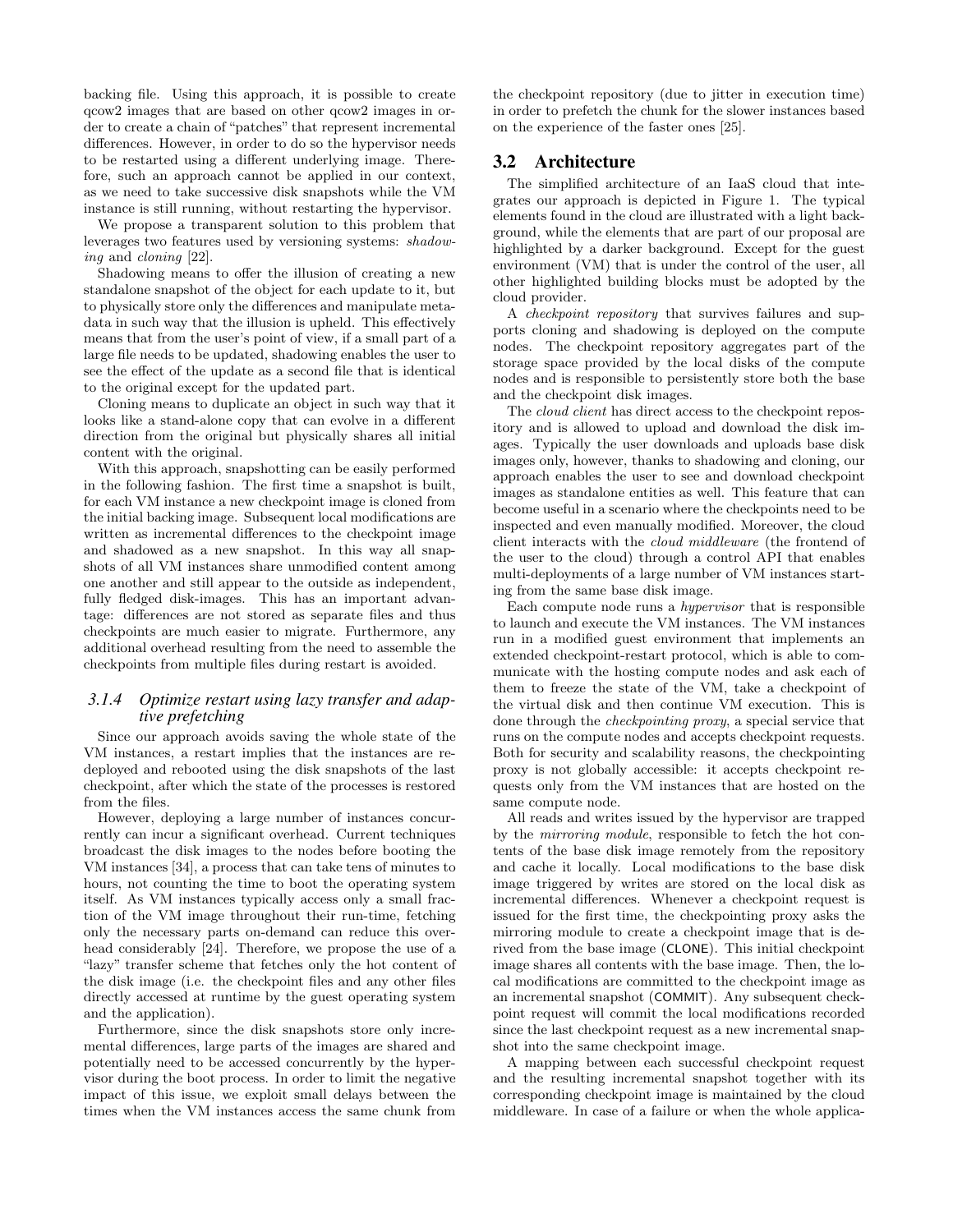

Figure 1: Our approach (dark background) integrated in an IaaS cloud.

tion needs to be terminated and resumed at a later point, all VM instances are re-deployed using a recent snapshot from their corresponding checkpoint image as the underlying virtual disk. It is the responsibility of the checkpoint-restart protocol implementation to pick a set of snapshots for the VM instances such that the application can roll back to a globally consistent state.

### **3.3 Implementation**

In Section 3.2 we illustrated how to apply our approach in the cloud by orchestrating several building blocks: a distributed checkpoint repository, a mirroring module, a checkpointing proxy and a modified checkpoint-restart protocol running inside the VM instances that decides when to request disk-image snapshots. In this section we show how to efficiently implement these building blocks in such a way that they achieve the design principles introduced in Section 3.1 on the one hand and are easy to integrate in the cloud on the other hand.

We have implemented the distributed checkpoint repository on top of BlobSeer [22, 23]. This choice was motivated by several factors. First, BlobSeer enables scalable aggregation of storage space from the participating nodes with minimal overhead in order to store BLOBs (Binary Large OBjects). Data striping and replication is performed transparently on BLOBs, which enables direct mapping between BLOBs and disk-images, therefore eliminating the need to explicitly manage chunks. Second, BlobSeer offers out-ofthe-box support for shadowing, which significantly simplifies the implementation of the COMMIT primitive. Third, the service was optimized to sustain a high throughput even under heavy access concurrency, which is especially useful in our context, as it enables efficient parallel access to the chunks when disk image snapshots need to be read or written.

The *mirroring module* was implemented on top of FUSE (File System in UserspacE) [2], and relies on our previous work presented in [24]. It exposes each checkpoint image as a directory and the associated snapshots as files in that directory, accessible from the outside using the regular POSIX access interface. Internally, the module keeps track of the content that is available locally, as well as the local modifications. It translates each read and write request originating from the hypervisor, respectively, into local/remote reads (depending on whether the content is available locally or not) and into local writes.

This approach presents several advantages. First, it enables exposing the VM image to the hypervisors as a regular raw file that is accessible through the standard POSIX access interface. Second, it hides away both the copy-on-write management of local modifications to the disk-image as well as the on-demand mirroring. This is achieved by exposing a raw image file to the hypervisor, which ensures maximum compatibility with most hypervisors. Third, it transparently handles disk-image snapshotting, which avoids the need to stop the hypervisor and switch to a different image whenever a snapshot is needed. In order to make this possible, the CLONE and COMMIT primitives are implemented as ioctls and can be accessed from outside the hypervisor.

The checkpointing proxy was implemented as a service that listens on a specified port for incoming TCP/IP connections originating from VM instances that resides on the same compute node where the proxy is deployed. Whenever a connection is initiated and a checkpoint is requested, the proxy authenticates the VM instance and, if successful, proceeds to: (1) suspend the VM instance; (2) clone the base image if necessary using the appropriate ioctl; (3) commit the local changes as a new snapshot inside the checkpoint image (again using the appropriate ioctl); and finally (4) resume the VM instance. Regardless whether the checkpoint was successful or not, the proxy resumes the VM instance and notifies it of the result.

If application-level checkpointing is desired, the checkpointing proxy can be directly contacted from within the application code. For maximum compatibility, the communication protocol used by the proxy is a simple REST-ful access interface. In order to implement process-level checkpointing in a transparent fashion, we provide a modified MPI [17] library implementation based on mpich2 that must be installed in the guest operating system. The mechanism implemented in mpich2 is a coordinated checkpointing protocol that is executed in three steps. First, the communication channels are drained such that no in-transit messages are lost. This is performed by sending a special marker message to each MPI process, instructing it not to send any message from that point on until the checkpoint has completed. Next, blcr [14] is used on each VM instance to dump the checkpoint of the MPI processes into files. Finally, once all MPI processes have been successfully checkpointed, the MPI library resumes application execution.

We extended the coordinated checkpointing protocol with two additional steps: immediately after the process state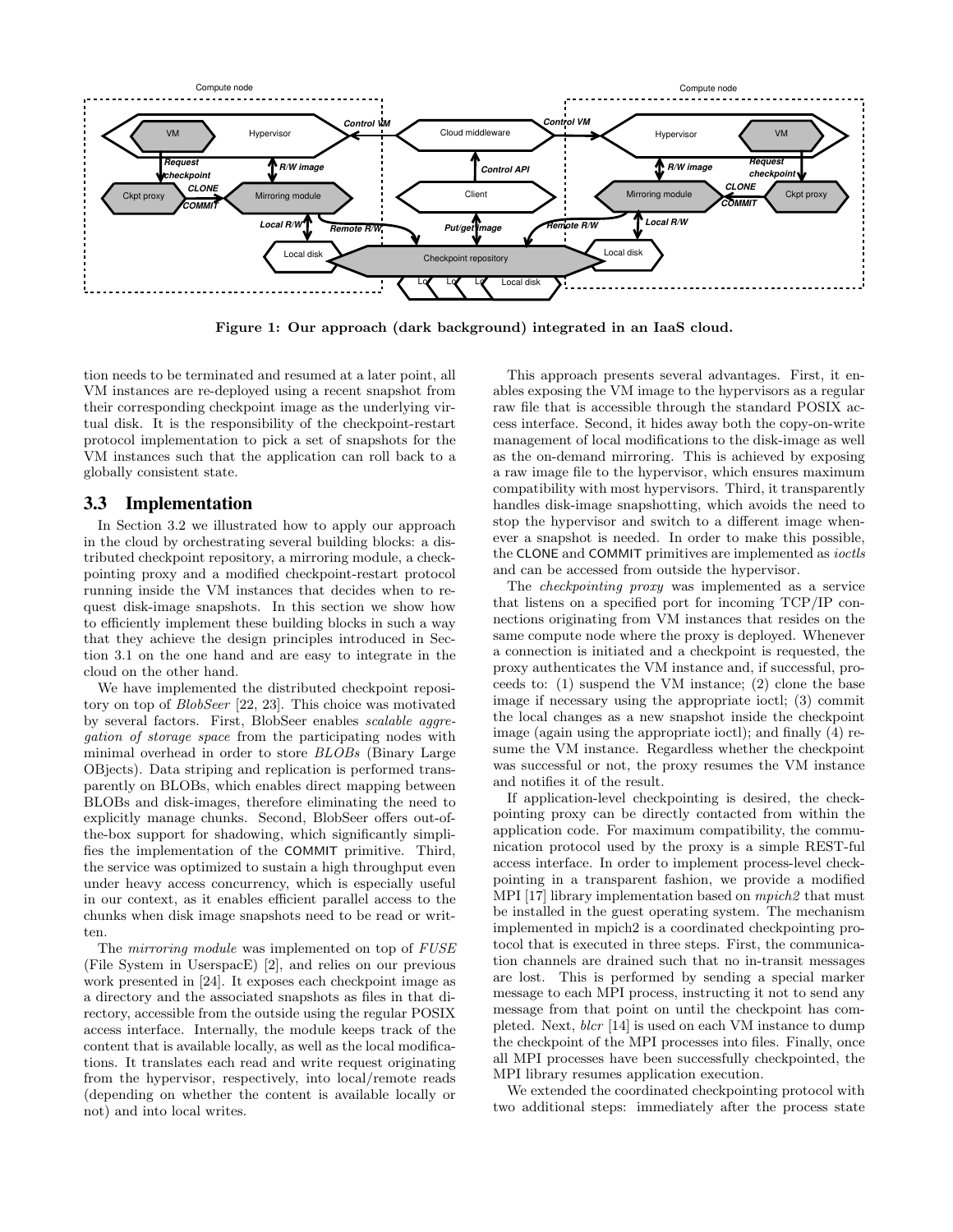was dumped by blcr as a file, the sync system call is invoked in order to flush all uncommitted changes to the virtual disk. This is necessary in order to avoid any potential file system corruption due to caching. After this step completed, a checkpoint request is sent to the checkpoint proxy. As soon as confirmation is received, control is returned to the original mpich2 implementation that proceeds to resume application execution.

### **4. EVALUATION**

This section evaluates the benefits of our proposal both in synthetic settings and for real-life applications.

#### **4.1 Experimental setup**

The experiments were performed on Grid'5000 [10], an experimental testbed for distributed computing that federates nine sites in France. We used 120 nodes of the graphene cluster from the Nancy site, each of which is equipped with a quadcore Intel Xeon X3440 x86 64 CPU with hardware support for virtualization, local disk storage of 278 GB (access speed  $\simeq 55$  MB/s using SATA II ahci driver) and 16 GB of RAM. The nodes are interconnected with Gigabit Ethernet (measured 117.5 MB/s for TCP sockets with MTU  $=$ 1500 B with a latency of  $\simeq 0.1$  ms).

The hypervisor running on all compute nodes is KVM 0.14.0, while the operating system is a recent Debian Sid Linux distribution. For all experiments, a 2 GB raw disk image file based on the same Debian Sid distribution was used as the guest operating system. Inside this guest OS, we installed a modified mpich2 library (based on the 1.3.x development branch) that integrates our approach.

# **4.2 Methodology**

We use three settings for our evaluation:

#### *4.2.1 Application-level checkpointing using disk snapshots.*

In this setting, the application itself is responsible to store and restore the state of each process through files that are periodically saved in the file system of VM instances. A global checkpoint consists in taking a snapshot of all the virtual disks that hold the file systems of the VM instances. In order to restart from such a global checkpoint, the VM instances need to be re-deployed in such way that each instance is using one of the disk snapshots that are part of the global checkpoint.

To take a disk snapshot, two alternative approaches are used:

#### *BlobCR.*

This is our approach: BlobSeer is used as the distributed repository, along with the FUSE-based implementation of the mirroring module, as described in Section 3.3. We deploy a version manager and a provider manager, each on a dedicated node, along with 20 metadata providers, again each on a dedicated node. The rest of 120 nodes are used as compute nodes. A data provider, a mirroring module and a checkpointing proxy is then launched on each compute node. The initial raw disk image that holds the guest OS is stored into the BlobSeer deployment in a striped fashion. The stripe size was fixed at 256KB, as we found this to maximize the trade-off resulting from the need to choose a small stripe size in order to reduce access contention vs. the

need to keep the stripe size large enough in order to avoid excessive fragmentation overhead.

Throughout the rest of this section, we refer to this approach as BlobCR-app.

#### *Qcow2 disk snapshots over PVFS.*

We compare our approach to the case when the virtual disk are based on qcow2 [16] disk snapshots and are persistently stored in a parallel file system. For the purpose of this work, we have chosen PVFS [13] as the parallel file system. This choice was mainly motivated by the fact that PVFS was specifically designed for high performance access patterns that do not exhibit conflicting concurrent writes to the same file - a scenario that applies in our context, since the VM instances do not modify the same image. PVFS is deployed on all nodes, out of which 120 are reserved as compute nodes. The initial raw disk image that holds the guest OS is stored in PVFS using a stripe size of 256KB, the same size as in our approach and is accessible on all compute nodes through a local mount point. Using the raw image as a backing file, a qcow2 disk snapshot is created on the local disk of the compute node for each VM instance, using the qemu−img tool. The qcow2 image is responsible to store the local modifications of the VM instance to the virtual disk that holds the guest file system. In order to take a disk snapshot at a particular moment in time, the checkpointing proxy simply copies the locally stored qcow2 image to PVFS as a new file.

We refer to this approach as  $qcow2\text{-}disk\text{-}app$ .

#### *4.2.2 Process-level checkpointing using disk snapshots.*

In this setting, checkpointing is orchestrated transparently by our MPI library implementation, as described in Section 3.3, i.e. the states of the processes are dumped to files using blcr.

The same two approaches as described above are used to take the disk snapshots. We refer to these two approaches as BlobCR-blcr and qcow2-disk-blcr respectively.

#### *4.2.3 VM checkpointing using full snapshots.*

This setting is similar to the previous setting except that the state of the processes is not dumped into files. Rather, for each instance a snapshot of the whole VM is taken. This snapshot includes not only the virtual disk, but all other devices of the VM as well: CPU registers, memory, etc. Such an approach in different in that the instance needs not be rebooted when a restart is required, but can be directly resumed from the complete VM snapshot.

In order to take full VM snapshots and store them persistently, we use qcow2 images that are saved to PVFS. This setup is very similar to the case when qcow2 disk snapshots are used: we deploy PVFS under the same conditions and create a local qcow2 image for each VM instance, using the initial raw image (shared through PVFS) as a backing file. However, in this case the whole state of the VM is dumped to the qcow2 image using the savevm QEMU monitor command.

We refer to this approach as  $qcow2-full$ .

#### **4.3 Synthetic benchmarks**

The first series of experiments evaluates the scalability of our proposal in controlled synthetic settings.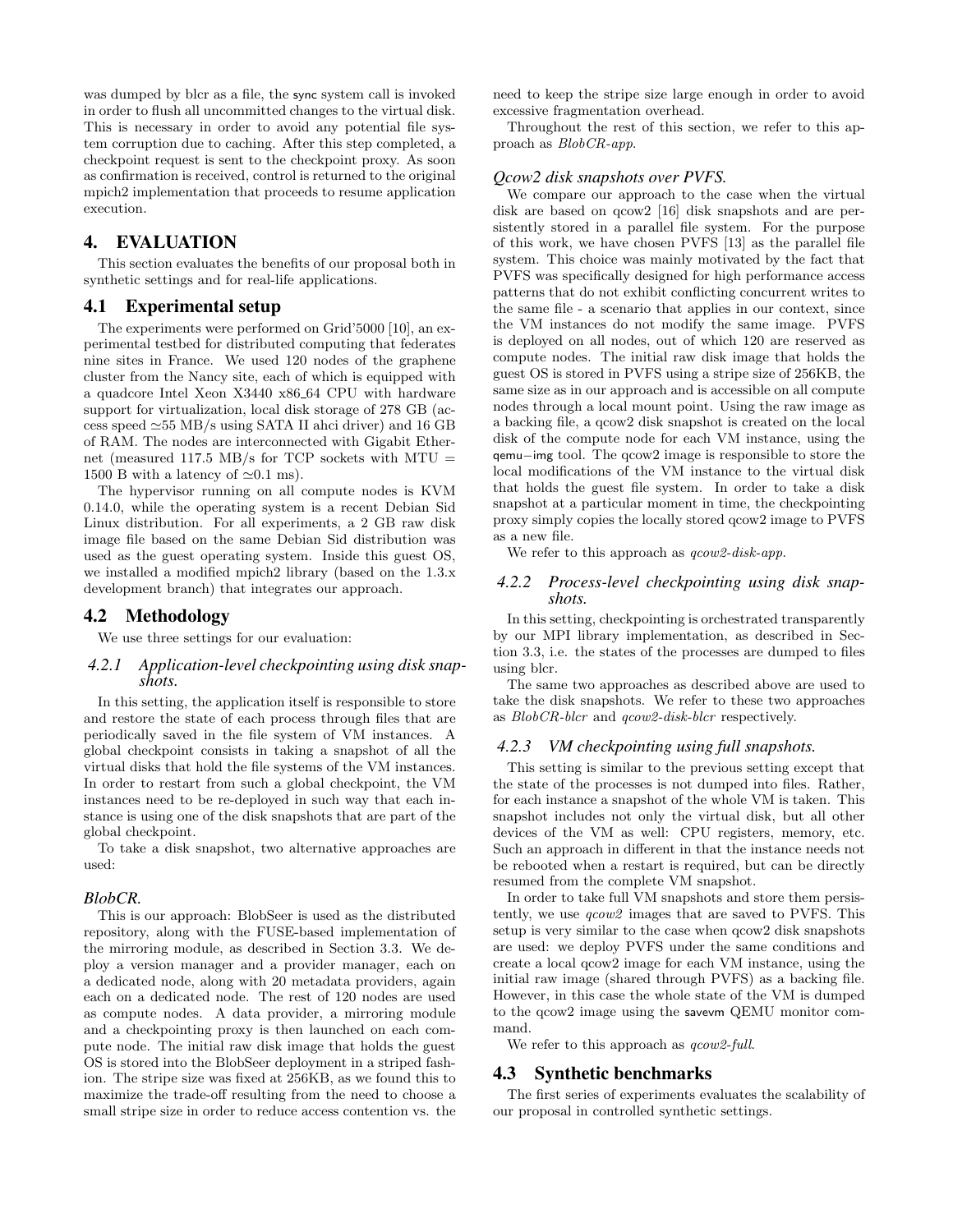To this end, we implemented a simple benchmarking application that consists of a configurable number of processes, each of which runs in a dedicated VM instance. Each process independently allocates a fixed amount of memory as a data buffer and fills it with random data. In order to take a global checkpoint at application level, the processes synchronize to start at the same time and then independently dump the data buffer into a file, after which they ask the checkpointing proxy to snapshot the disk. On restart, each process reads the contents of the previously saved file into the data buffer.

We study both checkpoint and restart, together with the storage space utilization for all five approaches: BlobCRapp, BlobCR-blcr, qcow2-app, qcow2-blcr and qcow2-full. The data buffer was fixed at two sizes: 50 MB and 200 MB.

#### *4.3.1 Increasing number of processes*

This experiment consists in concurrently deploying an increasing number of VM instances, each on a dedicated compute node. Once the instances have fully booted, the benchmarking application is launched and a global checkpoint is issued using one of the five approaches. We record the completion time to save the global checkpoint to persistent storage (i.e. the time elapsed between the moment when the checkpoint request was issued and the moment when all snapshots were successfully taken and persistently saved).

After this operation successfully completed, we simulate a restart by killing all instances and re-deploying them using the previously saved snapshots as the underlying images. To make sure that no caching effects interfere with the experiment, each instance is re-deployed on a different compute node that the one where it originally ran. Except for the qcow2-full approach, the instances reboot the guest operating system and then restore the state of the application from the previously saved files. Again, we record the completion time for the whole process, i.e. the time elapsed between the moment when the re-deployment begins and the moment when the state of all processes was successfully restored.

The completion time to checkpoint an increasing number of processes for a data buffer of 50 MB is represented in Figure  $2(a)$ . As can be observed, *qcow2-full* performs the worst out of the five approaches. This happens for two reasons: (1) saving the state of the VM instance is time-consuming; (2) the size of the resulting full snapshot is much larger than a disk-snapshot and therefore needs more time to transfer. The performance of all other four approaches is much better. A steady increase in completion time is noticeable when increasing the number of processes, which is caused by the increased write pressure under concurrency. BlobCR-app and qcow2-disk-app have very close performance levels, unlike the case of process-level checkpointing, where BlobCR-blcr ourperforms qcow2-disk-blcr under concurrency by almost 40%.

When increasing the data buffer from 50 MB to 200 MB (Figure 2(b)), our approach shows much better scalability: for 120 processes,  $BlobCR-app$  is 60% faster than  $qcow2$ disk-app, while BlobCR-blcr reaches a two-fold speedup compared to qcow2-disk-blcr. These results are a consequence of the fact that BlobSeer tolerates higher write pressure under concurrency than PVFS, which becomes more visible with increasing size of the disk-snapshot. In the case of  $q\text{row}2$ full, the effect of higher write pressure is augmented even



Figure 4: Snapshot size for a data buffer of 50 MB and 200 MB

further, which enables our approach to outperform it by a factor of more than six.

A similar trend can be observed for the completion time to restart the processes (Figure 3). Again, *qcow2-full* has the worst performance of all four approaches, despite avoiding the need to reboot the VM instance. This poor performance can be traced back to the fact that the full snapshot is much larger than a corresponding disk-snapshot and thus takes longer to read from PVFS, which ultimately cancels the benefit of avoiding a reboot. Application-level restart and process-level restart have very close performance levels, both for 50 MB (Figure 3(a)) and 200 MB (Figure 3(b)). Thanks to a faster reboot time, BlobCR is by more than 25% faster than qow2-disk for a data buffer of 50 MB. When increasing the data buffer from 50 MB to 200 MB, both the faster reboot time and the better sustained read throughput under concurrency enable our approach to remain highly scalable for increasing the number of processes, which ultimately leads to a speedup of 2x compared to qow2-disk.

Figure 4 depicts the size of the snapshot per VM instance when the process running inside it allocates a data buffer of 50 MB and 200 MB respectively. As expected, the minimal size is obtained when using application-level checkpointing. In addition to the file into which the process saved its state, the disk-snapshot holds also some minor updates to the file system that were performed by the guest operating system (i.e. configuration files generated at boot time, daemons writing to log files, etc.). These minor updates add up to 13 MB for BlobCR-app and 7 MB for qcow2-disk-app. Our approach has a slightly higher overhead, because differences are maintained at block level granularity and therefore cannot be smaller than 256 KB, whereas qcow2 can maintain arbitrarily small differences. Nevertheless, considering the case of 200 MB, the price to pay in terms of storage space remains constant and is less than  $5\%$  over  $q\text{row2}$ , yet it brings a more than double performance speedup that shows a clear tendency to grow even larger for an increasing number of processes.

In the case of process-level checkpointing using blcr, the disk-snapshots see only a negligible increase in size (less than 2 MB) when compared to application-level checkpointing. This is the case for both BlobCR-blcr and qcow2-disk-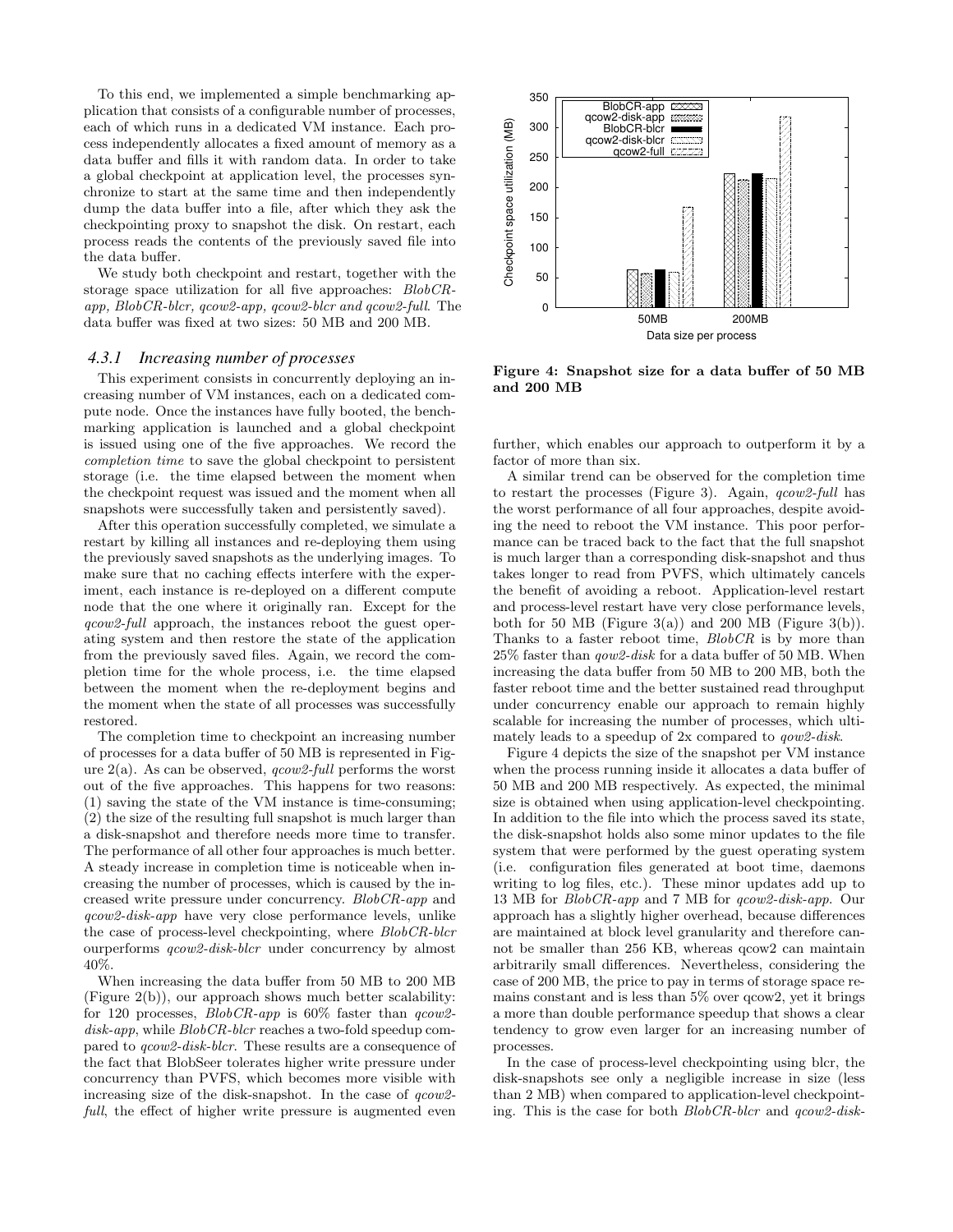

Figure 2: Completion time to checkpoint an increasing number of processes



Figure 3: Completion time to restart an increasing number of processes

blcr and it leads to an important conclusion: when the state of the process comprises most of its allocated memory, then application-level checkpointing brings little benefit compared to process-level checkpointing.

Finally, the size of full VM snapshots is much larger than the size of disk-snapshots. Results show an overhead of 118MB, both for a data buffer of 50MB and 200MB respectively. This overhead accounts for the memory used by all other processes launched by the guest operating system, state of devices, operating system caches, etc. In our experiment, checkpointing was performed immediately after the benchmarking application was successfully initialized. Therefore, in a real life scenario where the application runs for long periods of time, even higher overheads are to be expected.

#### *4.3.2 Successive checkpoints*

Our next experiment evaluates the performance and storage space utilization for all five approaches when taking successive checkpoints of the same deployment. To this end, we deploy the benchmarking application and execute the following two steps for four times: (1) fill the data buffer with random data and then (2) request a global checkpoint. To limit the number of factors that can influence the results, in particular the impact of I/O pressure under concurrency (which was shown in the previous section to give our approach a large advantage), we experiment with a single VM instance, into which a single benchmarking process is launched. The size of the data buffer is fixed at 200 MB.

Results are shown in Figure 5. As can be observed, our approach has perfect scalability with respect to completion time (Figure  $5(a)$ ), thanks to the fact that only incremental differences are stored between snapshots. This applies for both  $BlobCR-app$  and  $BlobCR-blcr$ . In the case of  $qcow2$ disk-app and qcow2-disk-blcr, a linear growth is clearly visible. This is due to the fact that the local qcow2 image grows larger as the application is running and thus takes longer to transfer to PVFS. It can be traced back to the lack of transparent snapshotting support, as explained in Section 3.1.3,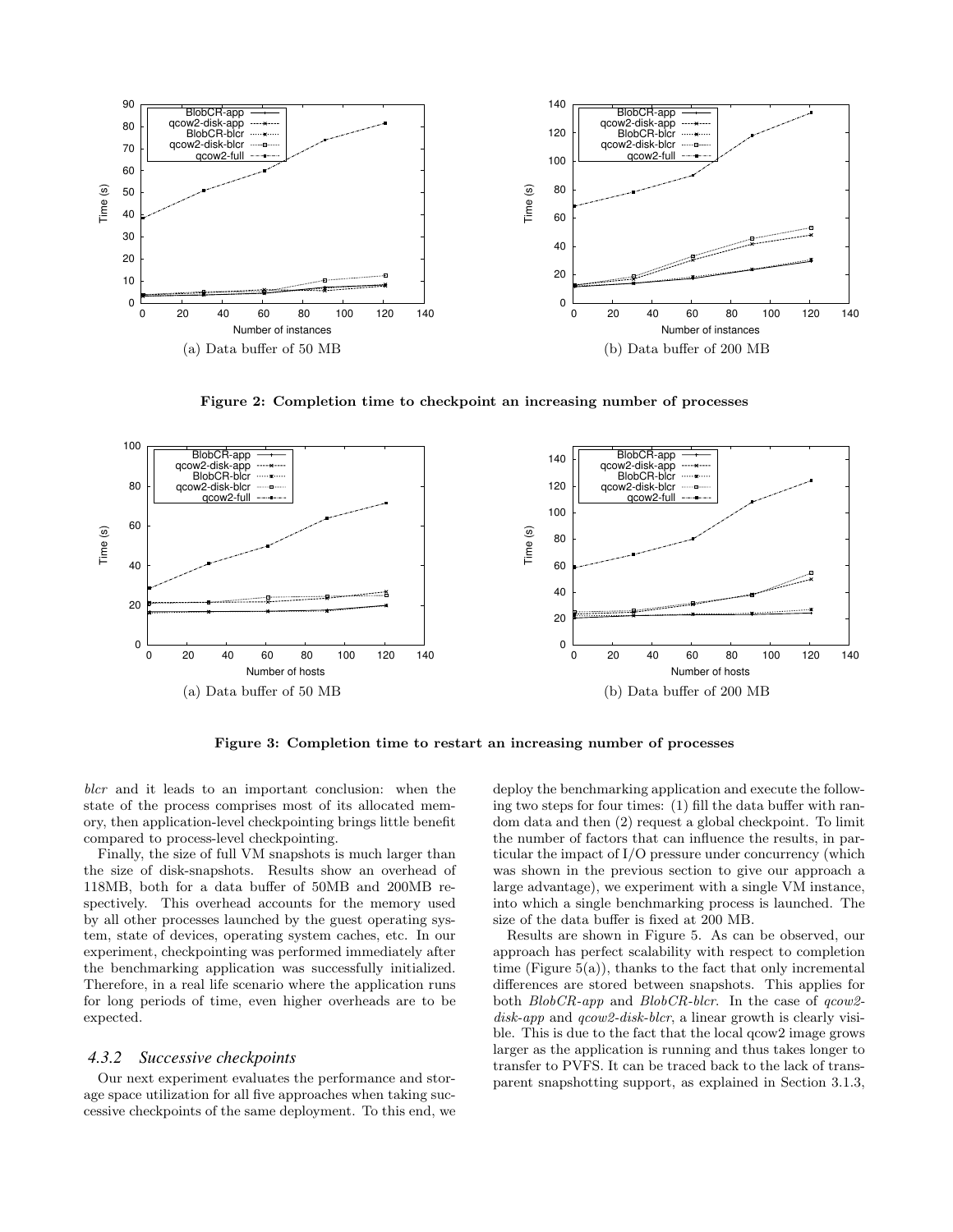

Figure 5: Four successive checkpoints of the same VM instance for a data buffer of 200 MB

and is responsible for the linear growth of completion time in the case of qcow2-full too.

The total storage space utilization for all five approaches is depicted in Figure 5(b). As expected, our approach grows linearly. The same applies to *qcow2-full*. This is due to the fact that a read-only incremental VM snapshot is created directly inside the original  $q_{\text{c}ow2}$  image, which continues to act the the underlying image when the VM instance is resumed. Since an unlimited number of read-only snapshots can be saved inside the same qcow2 image, it is sufficient to persistently store only the latest version of the qcow2 image to PVFS. However, qcow2 does not support the same functionality for disk snapshots, which means that consecutive disk snapshots need to be stored as separate files and accumulate duplicate data, ultimately leading to an exponential growth in storage space.

### **4.4 Real life application case study: CM1**

Our next series of experiments illustrates the behavior of our proposal in real life. For this purpose we have chosen CM1, a three-dimensional, non-hydrostatic, non-linear, time-dependent numerical model suitable for idealized studies of atmospheric phenomena. This application is used to study small-scale processes that occur in the atmosphere of the Earth, such as hurricanes.

CM1 is representative of a large class of scientific applications that model a phenomenon in time which can be described by a spatial domain that holds the value of fixed parameters in each point (temperature, pressure, etc.). Starting from such an initial spatial domain, the application calculates the evolution of the values of the parameters in each point according to a set of governing equations that involves the previous values of the parameters in that point and eventually its neighborhood. The problem is solved iteratively in a distributed fashion by splitting the spatial domain into subdomains, each of which is managed by a dedicated MPI process. At each iteration, the MPI processes calculate the values for all points of their subdomain, and then exchange the values at the border of their subdomains with each other.

CM1 is able to take application-level checkpoints by synchronizing the MPI processes to dump the contents of the subdomains into files. Each MPI process independently writes its own checkpoint file. Furthermore, at each fixed number of iterations, all MPI processes write intermediate summary information about the subdomains, again into independent files. For the purpose of this work, we have chosen a 3D hurricane that is a version of the Bryan and Rotunno simulations [12]. We study the weak scalability of our approach by solving the same problem using a different precision, in such way that the size of the subdomain solved by each process remains constant at 50x50.

The experiment consists in deploying an increasing number of quad-core VM instances, each of which hosts 4 MPI processes, one per core. We take a global checkpoint after 10 minutes of execution time and record the completion time and storage space utilization.

This experiment is performed both for application-level checkpointing as implemented by CM1 (BlobCR-app and qcow2-disk-app) as well as process-level checkpointing using blcr  $(BlobCR\text{-}blcr)$  and  $qcow2\text{-}disk\text{-}blcr)$ . We found the size of the full snapshot to grow to unacceptably large sizes, which puts *qcow2-full* at a disproportionately large disadvantage and thus was omitted.

The per disk-snapshot size is depicted in Table 1. Our approach has a slightly higher overhead, as explained in Section 4.3.1. Unlike the case of synthetic benchmarks, in this case process-level checkpointing has a much higher overhead than application-level checkpointing. This effect happens because blcr indiscriminately dumps all memory allocated by the process, whereas application-level checkpointing is more informed and selects only the useful information to be saved.

The small overhead in storage space of our approach makes up for better performance and scalability with respect to completion time, as shown in Figure 6. All four approaches exhibit an increasing tendency for a growing number of processes. This tendency is slightly higher than for our benchmarking application, because the processes take longer to synchronize (i.e. wait for communication channels to be flushed, etc.). The difference between BlobCR and qcow2disk grows higher as more processes are added (both for *app* and *blcr*), which demonstrates better scalability for our ap-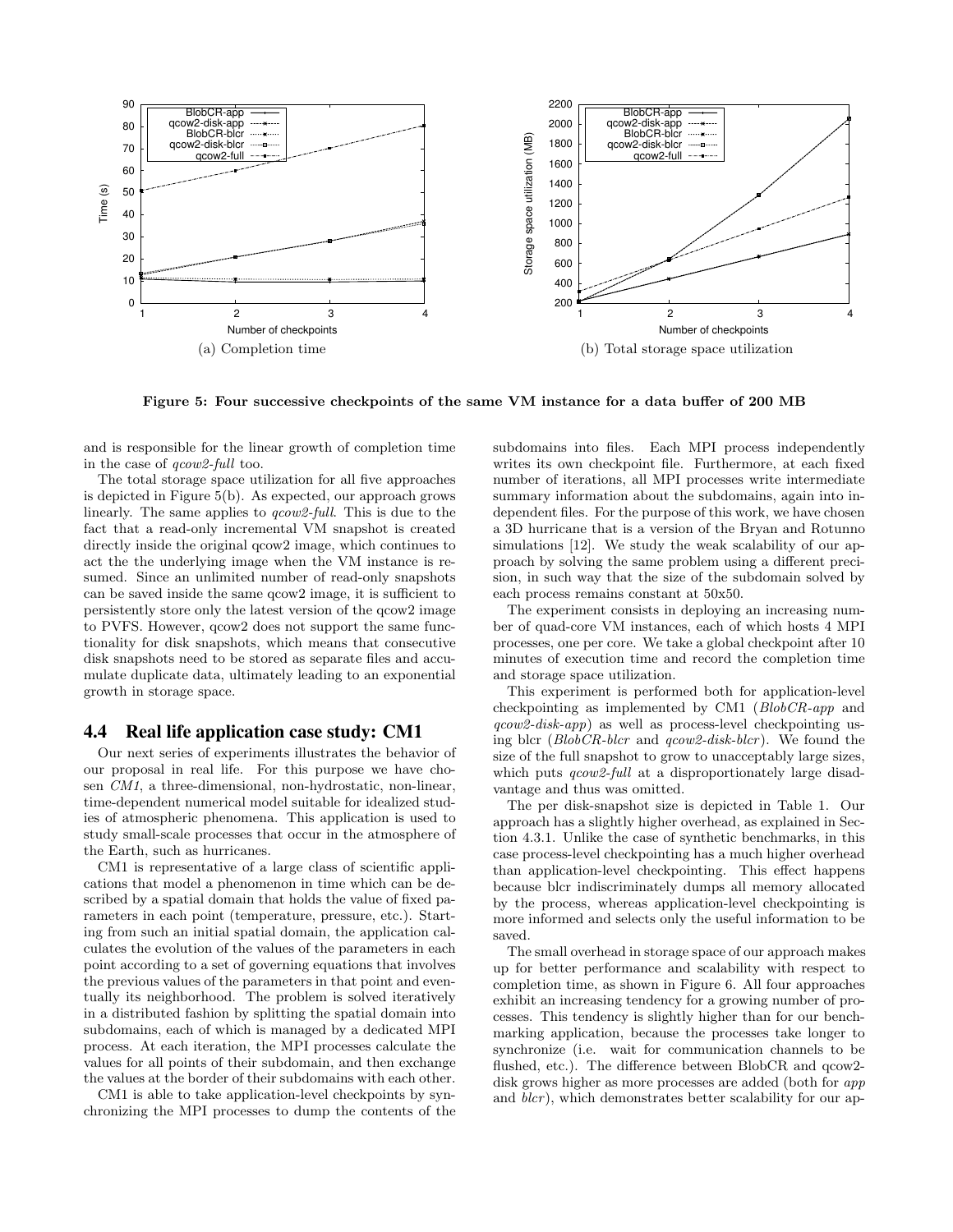

Figure 6: CM1 checkpoint performance for an increasing number of processes

Table 1: CM1 per disk snapshot size

| Approach                | Size   |
|-------------------------|--------|
| $BlobCR$ -app           | 52 MB  |
| $q\text{cow2-disk-app}$ | 45 MB  |
| BlobCR-blcr             | 127 MB |
| $q$ cow2-disk-bl $cr$   | 120 MB |

proach. At 400 processes, BlobCR-app outperforms qcow2 disk-app by more than  $10\%$ , while  $BlobCR\text{-}blcr$  outperforms qcow2-disk-blcr by more than a factor of 2.

#### **5. RELATED WORK**

The idea of using a dedicated checkpoint repository in order to optimize for the access patterns that are present in the context of checkpoint-restart has been exploited before. In [9], the authors propose PLFS, a virtual parallel log structured file system specifically designed for checkpoint storage. In essence it remaps an application's preferred data layout into one which is optimized for the underlying parallel file system. Unlike our approach, PLFS is a layer of indirection and thus is is heavily dependent on the performance characteristics of the parallel file system.

Attempts to virtualize the environment were undertaken by DejaVu [29], a transparent user-level framework for MPI applications that virtualizes the OS interface, making it transparent to both applications and communication middleware. It is based on a potentially expensive, on-line logging protocol which relaxes the requirements of a distributed snapshot and implements a reliable communication protocol.

Closer to our approach are checkpoint-restart proposals based on full VM snapshots [32, 31]. Unlike our approach, they focus on complete transparency using the Xen hypervisor and do not support incremental snapshotting. To our best knowledge, we are the first to propose a checkpointrestart framework for HPC applications based on incremental disk snapshots, which has the potential to drastically reduce the storage space utilization at the cost of minimal intervention inside the guest environment.

Many hypervisors provide native copy-on-write support using custom VM image file formats, such as  $q\text{row2}$  [16] and Mirage [27]. This enables base images to be used as read-only templates for multiple VM disk snapshots that

store per-instance modifications. However, unlike our approach, support for transparent incremental snapshotting (i.e. without switching to another image) is currently not available. Furthermore, lots of files representing incremental differences need to be generated and shared through a parallel file system, which raises manageability and performance issues at large scales.

Several other approaches have been proposed in order to snapshot virtual disks. Lithium [18] is one such approach. It supports fork-consistent, instant volume creation with lazy space allocation, instant creation of writable snapshots, and tunable replication. While this can prove a valuable building block that offers a viable alternative to cloning and shadowing, it is based on log-structuring [28], which can potentially incur a high read overhead the more incremental snapshots are taken.

Amazon EBS [1] provides block level storage volumes that can be attached to Amazon EC2 [6] instances. Such volumes outlive the VM instances that mount and use them, which makes them a potential target to store the process state and all other intermediate files. Snapshotting is supported, however it is implemented over Amazon S3 [7], a key-value store not specifically optimized for this purpose.

## **6. CONCLUSIONS**

High-performance and scalability of checkpoint-restart are two crucial challenges that need to be addressed on IaaS clouds in order to bring fault tolerance for HPC applications that are deployed on such platforms. This paper has proposed BlobCR, a checkpoint restart framework specifically written to address these challenges. Unlike conventional approaches, our proposal introduces support for an important feature: the ability to roll back I/O operations performed by the application.

We demonstrated the benefits of our approach through experiments on hundreds of nodes using synthetic benchmarks as well as real-life applications. BlobCR brings a checkpointing time speedup of up to 8x compared to full VM snapshotting based on qcow2 over PVFS, as well as a speedup of more than 2x when compared to disk-snapshotting based on qcow2 over PVFS. A similar trend is observable for restart times: a speedup of up to 6x is observed vs. full VM snapshotting, and a speedup of up to 2x is observed vs. disksnapshotting. On top of these benefits, an additional advantage of our approach is the potential to save large amounts of storage space thanks to our transparent incremental snapshotting support.

Based on our experiments, we conclude that checkpointing the whole state of VM instances using full VM snapshots is expensive, both in terms of storage space and performance. Checkpoints using disk-only snapshots are much smaller and faster, even if a reboot of the guest operating system is needed on restart.

We plan to extend our approach in future work with additional features that can potentially bring further benefits at large scale. In particular, we plan to explore how transparent garbage collection would reclaim the space used by disk-snapshots that are obsoleted by newer checkpoints.

#### **Acknowledgments**

This work was supported in part by the Agence Nationale de la Recherche (ANR) under Contract ANR-10-01-SEGI and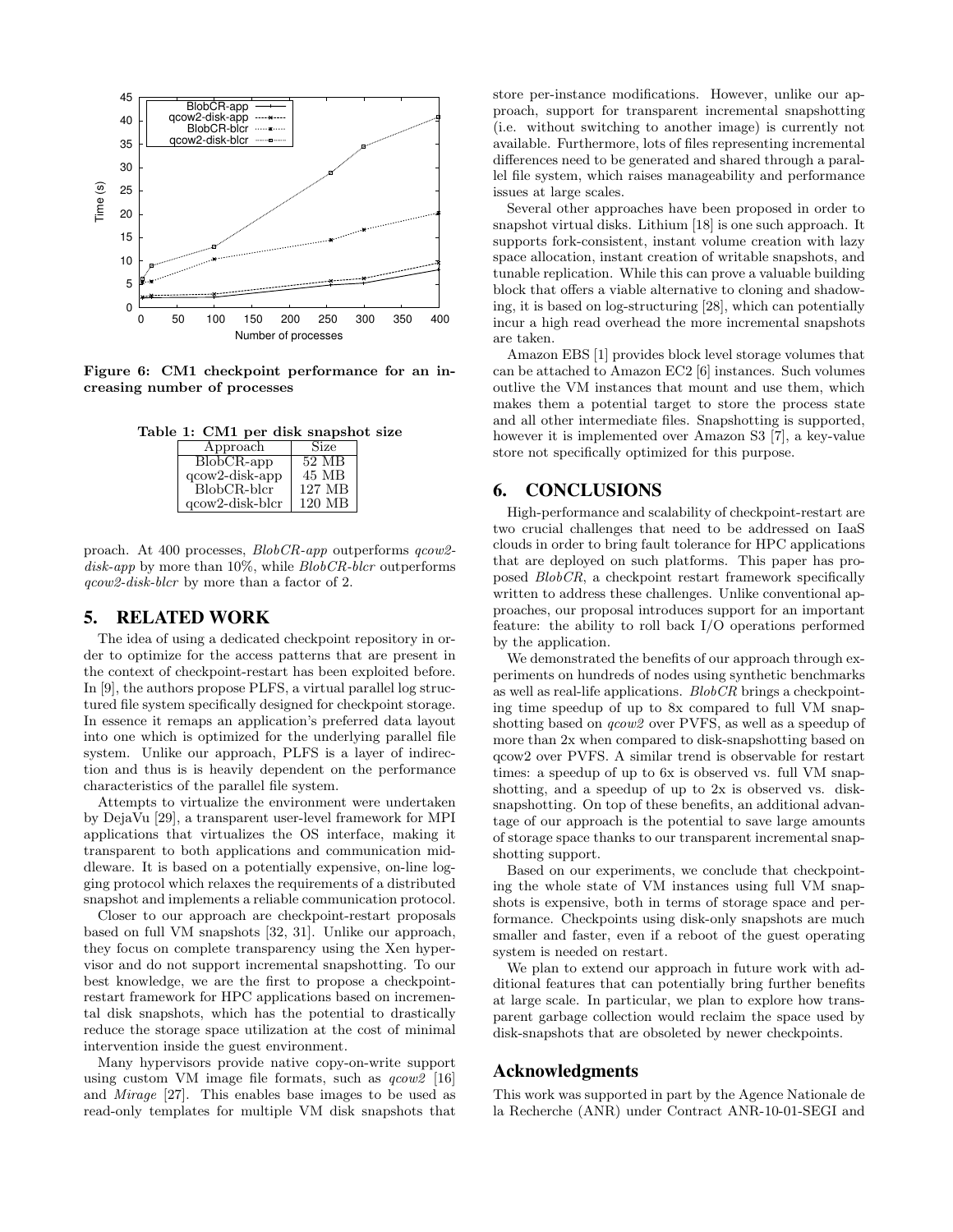the Joint Laboratory for Petascale Computing, an INRIA-UIUC initiative. The experiments presented in this paper were carried out using the Grid'5000/ALADDIN-G5K experimental testbed, an initiative of the French Ministry of Research through the ACI GRID incentive action, INRIA, CNRS and RENATER and other contributing partners (see http://www.grid5000.fr/).

#### **7. REFERENCES**

- [1] Amazon Elastic Block Storage (EBS). http://aws.amazon.com/ebs/.
- [2] File System in UserspacE (FUSE). http://fuse.sourceforge.net.
- [3] Nasa nebula. http://nebula.nasa.gov.
- [4] Nimbus. http://www.nimbusproject.org/.
- [5] Opennebula. http://www.opennebula.org/.
- [6] Amazon Elastic Compute Cloud (EC2). http://aws.amazon.com/ec2/.
- [7] Amazon Simple Storage Service (S3). http://aws.amazon.com/s3/.
- [8] M. Armbrust, A. Fox, R. Griffith, A. Joseph, R. Katz, A. Konwinski, G. Lee, D. Patterson, A. Rabkin, I. Stoica, and M. Zaharia. A view of cloud computing. Commun. ACM, 53:50–58, April 2010.
- [9] J. Bent, G. Gibson, G. Grider, B. McClelland, P. Nowoczynski, J. Nunez, M. Polte, and M. Wingate. PLFS: A checkpoint filesystem for parallel applications. In SC '09: Proceedings of the 22nd Conference on High Performance Computing Networking, Storage and Analysis, pages 1–12, Portland, USA, 2009.
- [10] R. Bolze, F. Cappello, E. Caron, M. Daydé, F. Desprez, E. Jeannot, Y. Jégou, S. Lanteri, J. Leduc, N. Melab, G. Mornet, R. Namyst, P. Primet, B. Quetier, O. Richard, E.-G. Talbi, and I. Touche. Grid'5000: A large scale and highly reconfigurable experimental grid testbed. Int. J. High Perform. Comput. Appl., 20:481–494, November 2006.
- [11] R. Brightwell, K. Ferreira, and R. Riesen. Transparent redundant computing with mpi. In EuroMPI'10: Proceedings of the 17th European MPI user's group meeting conference on recent advances in the message passing interface, pages 208–218, Stuttgart, Germany, 2010.
- [12] G. H. Bryan and R. Rotunno. The maximum intensity of tropical cyclones in axisymmetric numerical model simulations. Journal of the American Meteorological Society, 137:1770–1789, 2009.
- [13] P. H. Carns, W. B. Ligon, R. B. Ross, and R. Thakur. PVFS: A parallel file system for Linux clusters. In Proceedings of the 4th Annual Linux Showcase and Conference, pages 317–327, Atlanta, USA, 2000.
- [14] J. Duell, P. Hargrove, and E. Roman. The Design and Implementation of Berkeley Lab's Linux Checkpoint/Restart. Technical Report LBNL-54941, Future Technologies Group, 2002.
- [15] E. N. M. Elnozahy, L. Alvisi, Y.-M. Wang, and D. B. Johnson. A survey of rollback-recovery protocols in message-passing systems. ACM Comput. Surv., 34:375–408, September 2002.
- [16] M. Gagné. Cooking with Linux—still searching for the ultimate Linux distro? Linux J., 2007(161):9, 2007.
- [17] W. Gropp, E. Lusk, and A. Skjellum. Using MPI (2nd ed.): portable parallel programming with the message-passing interface. MIT Press, Cambridge, MA, USA, 1999.
- [18] J. G. Hansen and E. Jul. Scalable virtual machine storage using local disks. SIGOPS Oper. Syst. Rev., 44:71–79, December 2010.
- [19] Q. He, S. Zhou, B. Kobler, D. Duffy, and T. McGlynn. Case study for running hpc applications in public clouds. In HPDC '10: Proceedings of the 19th International Symposium on High Performance Parallel and Distributed Computing, pages 395–401, Chicago, USA, 2010.
- [20] A. Lakshman and P. Malik. Cassandra: a decentralized structured storage system. SIGOPS Oper. Syst. Rev., 44:35–40, April 2010.
- [21] X. Liu, J. Huai, Q. Li, and T. Wo. Network state consistency of virtual machine in live migration. In SAC '10: Proceedings of the 2010 ACM Symposium on Applied Computing, pages 727–728, Sierre, Switzerland, 2010.
- [22] B. Nicolae. BlobSeer: Towards Efficient Data Storage Management for Large-Scale, Distributed Systems. PhD thesis, University of Rennes 1, November 2010.
- [23] B. Nicolae, G. Antoniu, L. Bougé, D. Moise, and A. Carpen-Amarie. BlobSeer: Next-generation data management for large scale infrastructures. J. Parallel Distrib. Comput., 71:169–184, February 2011.
- [24] B. Nicolae, J. Bresnahan, K. Keahey, and G. Antoniu. Going Back and Forth: Efficient Multi-Deployment and Multi-Snapshotting on Clouds. In HPDC '11: The 20th International ACM Symposium on High-Performance Parallel and Distributed Computing, pages 147–158, San Jose, USA, 2011.
- [25] B. Nicolae, F. Cappello, and G. Antoniu. Going Back and Forth: Efficient Multi-Deployment and Multi-Snapshotting on Clouds. In Euro-Par '11: Proceedings of the 17th International Euro-Par Conference on Parallel Processing, Bordeaux, France, 2011.
- [26] L. Ramakrishnan, P. T. Zbiegel, S. Campbell, R. Bradshaw, R. S. Canon, S. Coghlan, I. Sakrejda, N. Desai, T. Declerck, and A. Liu. Magellan: experiences from a science cloud. In Proceedings of the 2nd international workshop on Scientific cloud computing, pages 49–58, San Jose, USA, 2011.
- [27] D. Reimer, A. Thomas, G. Ammons, T. Mummert, B. Alpern, and V. Bala. Opening black boxes: Using semantic information to combat virtual machine image sprawl. In VEE '08: Proceedings of the 4th ACM SIGPLAN/SIGOPS International Conference on Virtual Execution Environments, pages 111–120, Seattle, USA, 2008.
- [28] M. Rosenblum and J. K. Ousterhout. The design and implementation of a log-structured file system. ACM Trans. Comput. Syst., 10(1):26–52, 1992.
- [29] J. F. Ruscio, M. A. Heffner, and S. Varadarajan. Dejavu: transparent user-level checkpointing, migration and recovery for distributed systems. In SC '06: Proceedings of the 19th Conference on High Performance Computing Networking, Storage and Analysis, Tampa, USA, 2006.